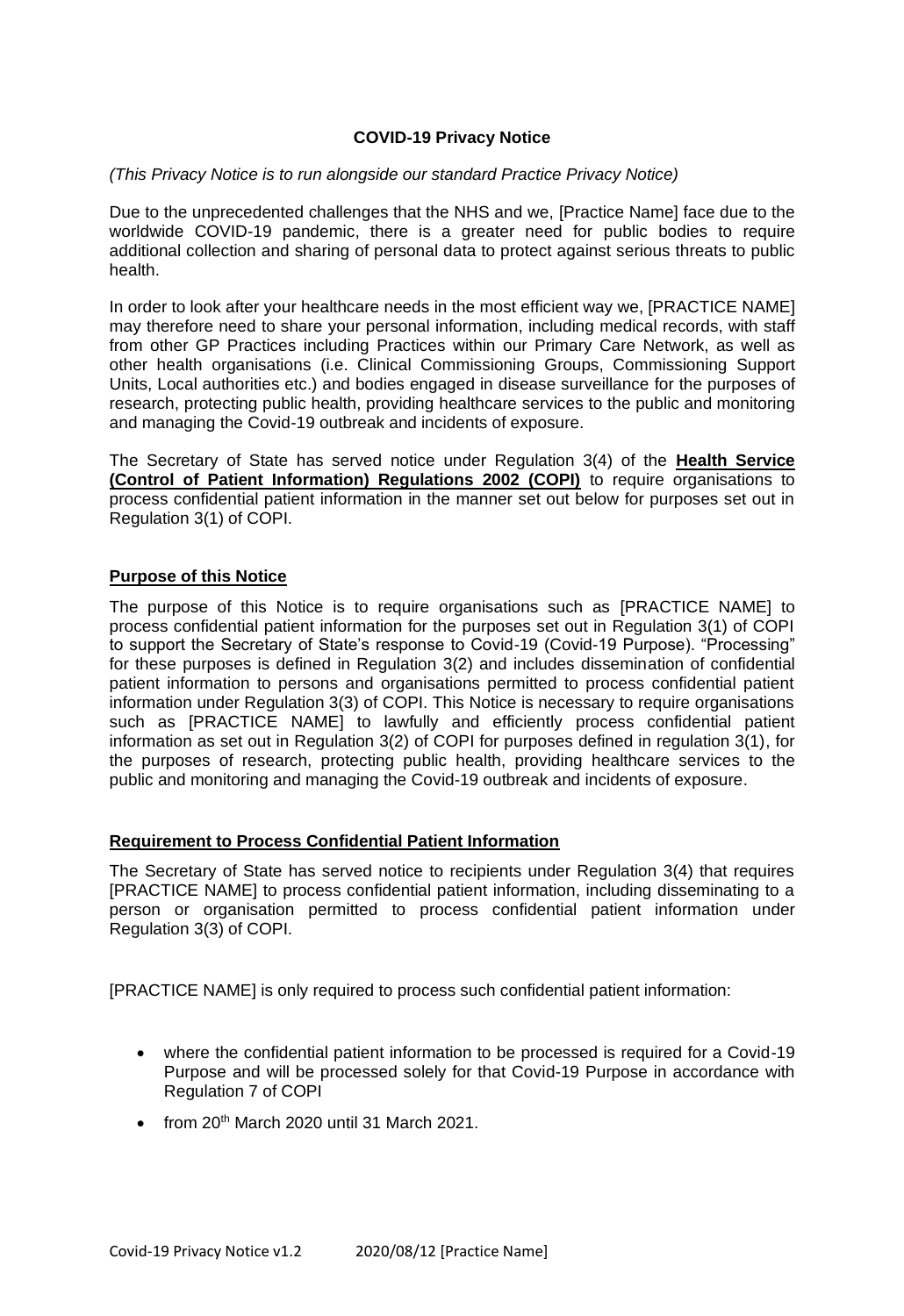# **Covid-19 Purpose**.

A Covid-19 Purpose includes but is not limited to the following:

- understanding Covid-19 and risks to public health, trends in Covid-19 and such risks, and controlling and preventing the spread of Covid-19 and such risks
- identifying and understanding information about patients or potential patients with or at risk of Covid-19, information about incidents of patient exposure to Covid-19 and the management of patients with or at risk of Covid-19 including: locating, contacting, screening, flagging and monitoring such patients and collecting information about and providing services in relation to testing, diagnosis, self-isolation, fitness to work, treatment, medical and social interventions and recovery from Covid-19
- understanding information about patient access to health services and adult social care services and the need for wider care of patients and vulnerable groups as a direct or indirect result of Covid-19 and the availability and capacity of those services or that care
- monitoring and managing the response to Covid-19 by health and social care bodies and the Government including providing information to the public about Covid-19 and its effectiveness and information about capacity, medicines, equipment, supplies, services and the workforce within the health services and adult social care services
- delivering services to patients, clinicians, the health services and adult social care services workforce and the public about and in connection with Covid-19, including the provision of information, fit notes and the provision of health care and adult social care services
- research and planning in relation to Covid-19.

# **Recording of processing**

A record will be kept by [PRACTICE NAME] of all data processed under this Notice.

# **Sending Public Health Messages**

Data protection and electronic communication laws will not stop [PRACTICE NAME] from sending public health messages to you, either by phone, text or email as these messages are not direct marketing.

# **Digital Consultations**

It may also be necessary, where the latest technology allows [PRACTICE NAME]to do so, to use your information and health data to facilitate digital consultations and diagnoses and we will always do this with your security in mind.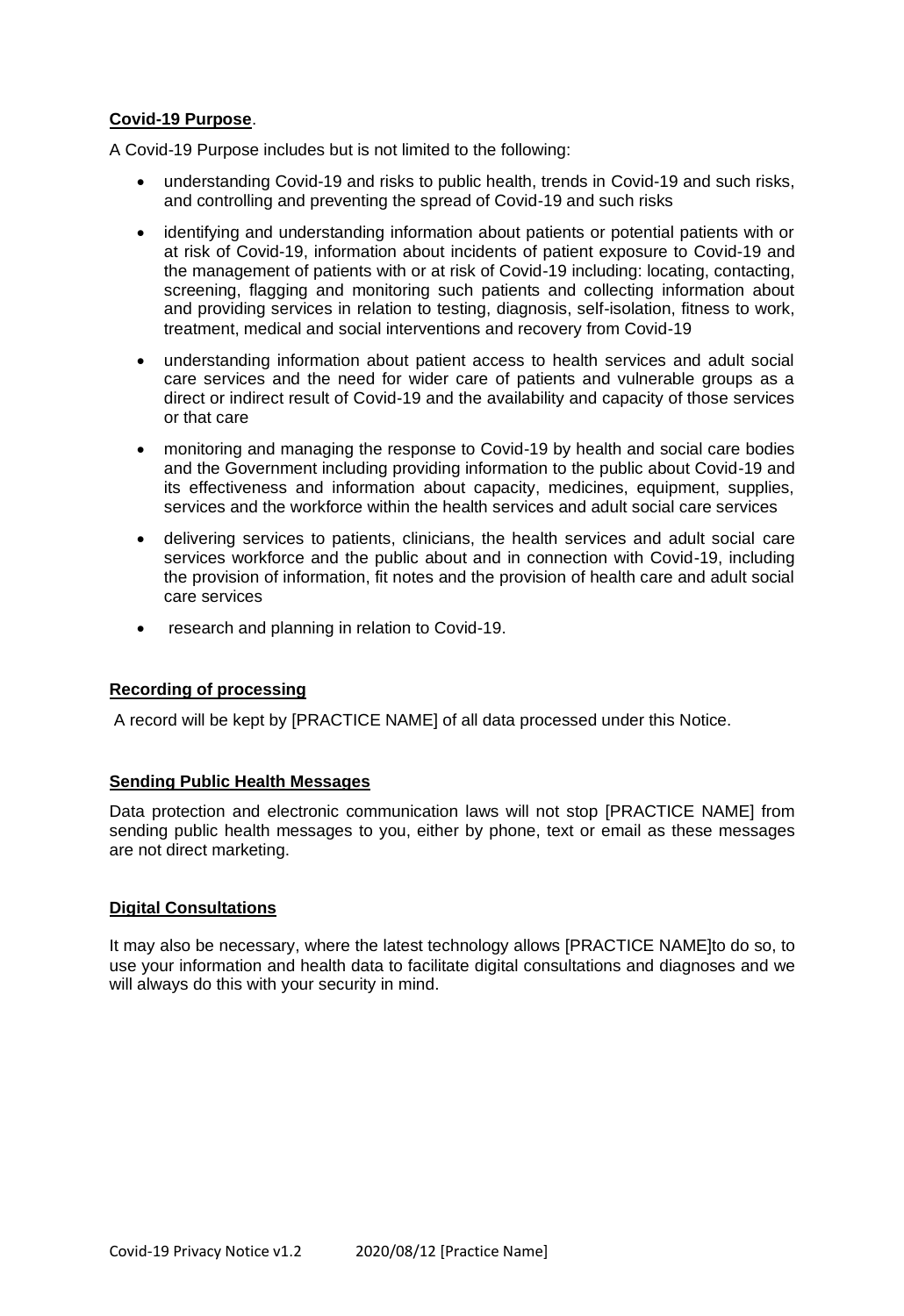### **Research and Pandemic Planning**

The Secretary of State has directed NHS Digital to collect, process and analyse data in connection with COVID-19 to support the Secretary of State's response to COVID-19 and support various COVID-19 purposes set out in the COVID-19 Public Health Directions 2020, 17 March 2020 (as amended) (COVID-19 Direction) and below. This enables NHS Digital to collect data and analyse and link the data for COVID-19 purposes with other data held by **NHS Digital.** 

The purpose of the data collection is also to respond to the intense demand for General Practice data to be shared in support of vital planning and research for COVID-19 purposes, including under the general legal notice issued by the Secretary of State under Regulation 3(4) of the Health Service (Control of Patient Information) Regulations 2002 (COPI). NHS Digital has therefore been requested by the joint co-chairs of the Joint GP IT Committee (JGPITC) (the BMA and RCGP) to provide a tactical solution during the period of the COVID-19 pandemic to meet this demand and to relieve the growing burden and responsibility on General Practices. On 15 April 2020 the BMA and RCGP therefore gave their support via JGPITC to NHS Digital's proposal to use the General Practice Extraction Service (GPES) to deliver a data collection from General Practices, at scale and pace, as a tactical solution to support the COVID-19 response in the pandemic emergency period.

It is a requirement of the JGPITC that all requests by organisations to access and use this data will need to be made via the NHSX SPOC COVID-19 request process, that will triage and prioritise these requests and refer appropriate requests on to the NHS Digital Data Access Request Service (DARS). NHS Digital will consult with representatives of the BMA and the RCGP on all requests for access to the data. An outline of the process for this agreed with the BMA and the RCGP is published here. Requests by organisations to access record level data from this collection will also be subject to Independent Group Advising on the Release of Data (IGARD) consideration. Data applicants will need to demonstrate they have a lawful basis to access the data for COVID-19 purposes.

### **Benefits of this sharing**

Organisations, including the Government, health and social care organisations and researchers need access to this vital data for a range of COVID-19 purposes, to help plan, monitor and manage the national response to the COVID-19 pandemic, which will help save lives. COVID-19 purposes for which this data may be analysed and used may include:

- understanding COVID-19 and risks to public health, trends in COVID-19 and such risks, and controlling and preventing the spread of COVID-19 and such risks
- identifying and understanding information about patients or potential patients with, or at risk of COVID-19, information about incidents of patient exposure to COVID-19 and the management of patients with or at risk of COVID-19 including: locating, contacting, screening, flagging and monitoring such patients and collecting information about and providing services in relation to testing, diagnosis, selfisolation, fitness to work, treatment, medical and social interventions and recovery from COVID19
- understanding information about patient access to health services and adult social care services as a direct or indirect result of COVID-19, and the availability and capacity of those services • monitoring and managing the response to COVID-19 by health and social care bodies and the Government including providing information to the public about COVID-19 and its effectiveness and information about capacity, medicines, equipment, supplies, services and the workforce within the health services and adult social care services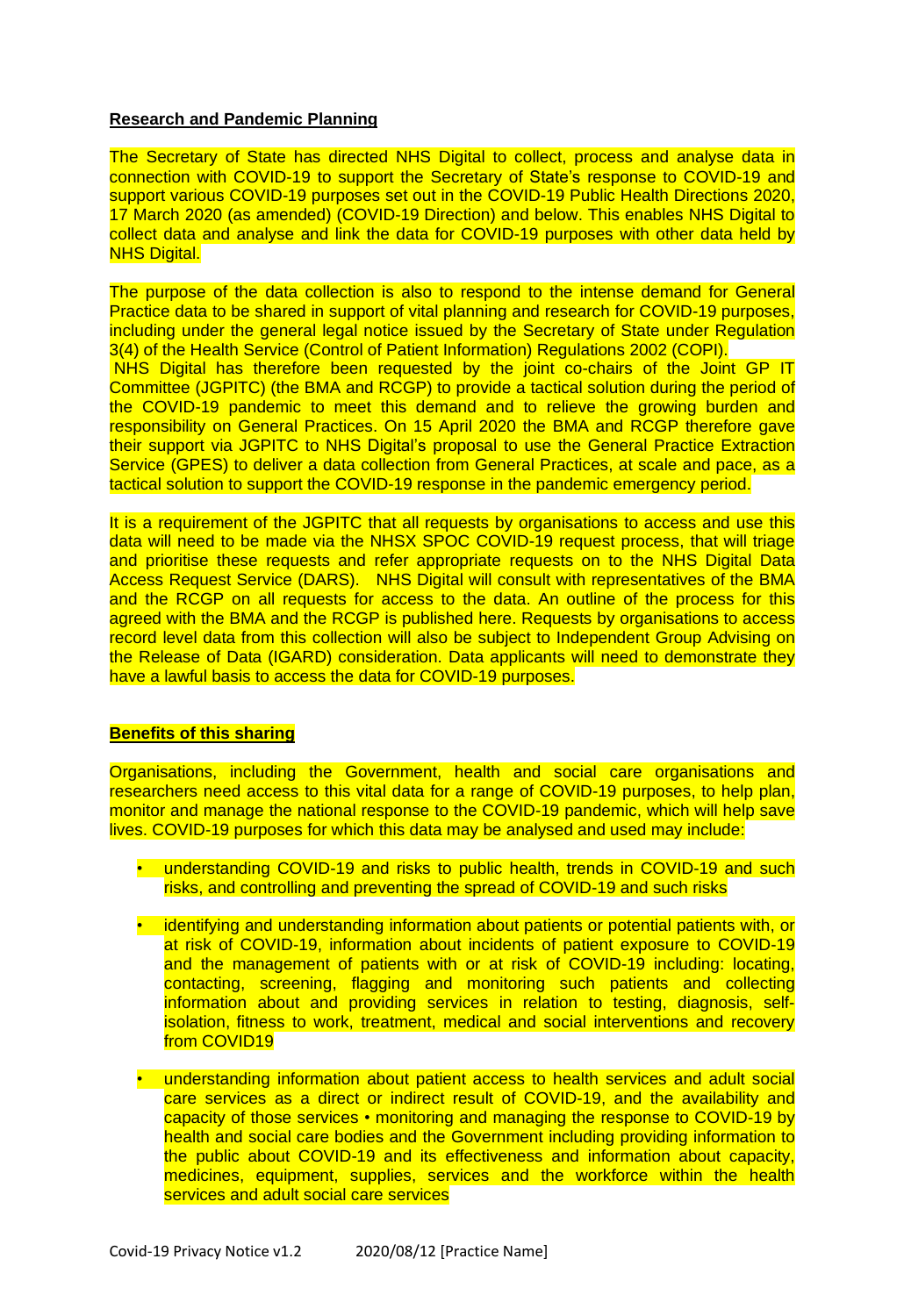- delivering services to patients, clinicians, the health services and adult social care services workforce and the public about and in connection with COVID-19, including the provision of information, fit notes and the provision of health care and adult social care services; and
- research and planning in relation to COVID-19.

Data may be analysed and linked to other data held by NHS Digital or held by other organisations to which access to the data is granted for COVID-19 purposes, through the process described above.

Data will be collected nationally from all GP Practices by NHS Digital every fortnight. All requests to access this data will be triaged through the NHSX SPOC COVID-19 request process and assessed and fulfilled by NHS Digital through DARS. This will significantly reduce the burden on General Practice at a time when demand on resources is high, enabling General Practice to focus on delivering health care and support to patients. It will also reduce compliance burden and risk for General Practice associated with sharing data and complying with the terms of the general legal notice issued under COPI, which applies to General Practices.

#### **Legal Basis for this collection**

NHS Digital has been directed by the Secretary of State under section 254 of the 2012 Act under the COVID-19 Direction to establish and operate a system for the collection and analysis of the information specified for this service: GPES Data for Pandemic Planning and Research (COVID-19). A copy of the COVID-19 Direction is published here: https://digital.nhs.uk//about-nhs-digital/corporate-information-and-documents/directionsanddata-provision-notices/secretary-of-state-directions/covid-19-public-health-directions-2020.

Details of the information to be collected can be found on the NHS Digital website -Specification of this DPN. Type 1 objections will be upheld in collecting this data from General Practices and therefore the data for those patients who have registered a Type 1 objection with their GP will not be collected. The Type 1 objection prevents an individual's personal identifiable confidential information from being shared outside of their GP Practice except when it is being used for the purposes of their direct care. The National Data Opt-Out will not apply to the collection of the data, as this is a collection which is required by law.

This information is required by NHS Digital under section 259(1)(a) of the 2012 Act to comply with the COVID-19 Direction. In line with section 259(5) of the 2012 Act, all organisations in England that are within the scope of this Notice, as identified below under Health and Social Care Bodies within the scope of the collection, must comply with the requirement and provide information to NHS Digital in the form, manner and for the period specified in this Notice. This Notice is issued in accordance with the procedure published as part of NHS Digital's duty under section 259(8) of the 2012 Act.

### **Visitors to The Practice**

We have an obligation to protect our staff and employees' health, so it is reasonable for staff at [PRACTICE NAME]to ask any visitors to our practice to tell us if they have visited a particular country, or are experiencing COVID-19 symptoms. This must only be in preapproved circumstances and we would also ask all patients to consider government advice on the NHS 111 website and not attend the practice.